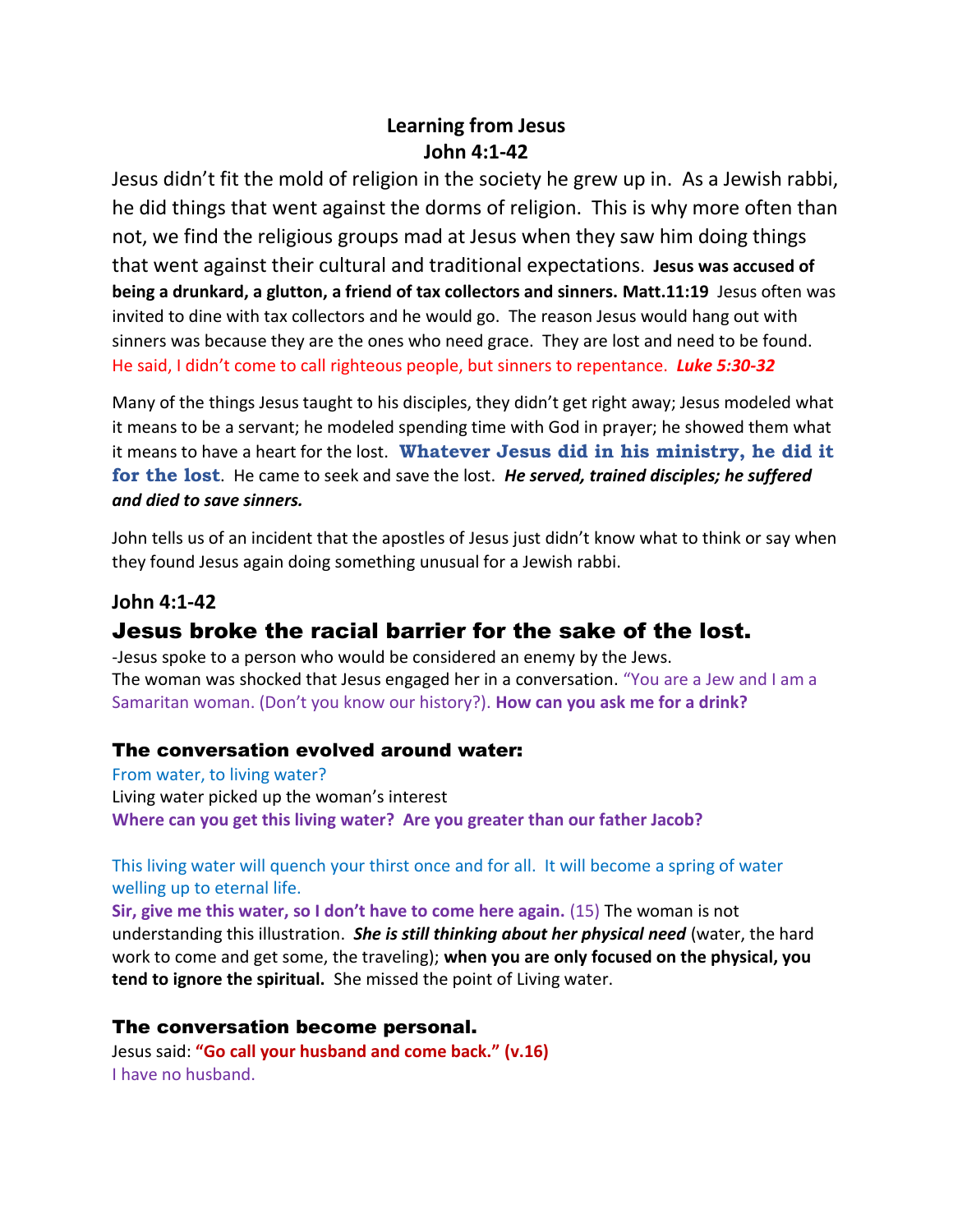(v.17) "You are right in saying, 'I have no husband'; **[18](http://biblehub.com/john/4-18.htm)**for you have had five husbands, and the one you now have is not your husband. What you have said is true.

You are correct in saying you have no husband. You have had five husbands and the man have now is not your husband. What you have said is true. ESV

## A controversial statement

**The woman: I perceive that you are a prophet. (.v19) Where is the right place for worship?** She tried to create a religious controversy with this question.

## Jesus confronted her ignorance about worship.

*-you worship what you don't know*; the Jews know who they worship -*the place for worship is irrelevant.*

*-God is after the condition of the heart of the worshiper.*

*God is seeking true worshippers, those who would worship God in spirit and truth*. (The inner man, true worshippers deal openly and honestly with God; they learn to worship him from his truth revealed in Scripture).

#### **The woman wanted to end the debate: (25)**

I know that Messiah is coming. When he comes he will declare (tell, explain) all things

#### **Jesus: "I who speak to you am he."**

#### **The disciples' reaction (v.27)**

- **-**Amazed, astonished to find him talking with a woman. **-***They didn't dare to ask Jesus why he was talking to her***.**
- **-***Urged Jesus to eat something after the woman left.*

**The woman went back to her town**. She left the water jar behind. She found something more important than water. *She thought she may have found the Messiah*. **Come and see a man who told me everything I ever did. Could he be the Messiah?**

## The harvest!

People went to check out Jesus because of the woman's testimony. She became the first evangelist in her town all because of her testimony to come and see.

#### **Verses 31-38**

**The disciples urged Jesus to eat something.** Jesus' food is to do the will of the Father who sent him and to finish his work*. God's will is to give eternal life to anyone who believes in the Son (Jesus) John 6:40*

-There was a harvest of soul in Samaria that day. Many Samaritans came to see Jesus because of the woman's testimony. This harvest of soul was more important to Jesus than actual food because he has a heart for lost people.